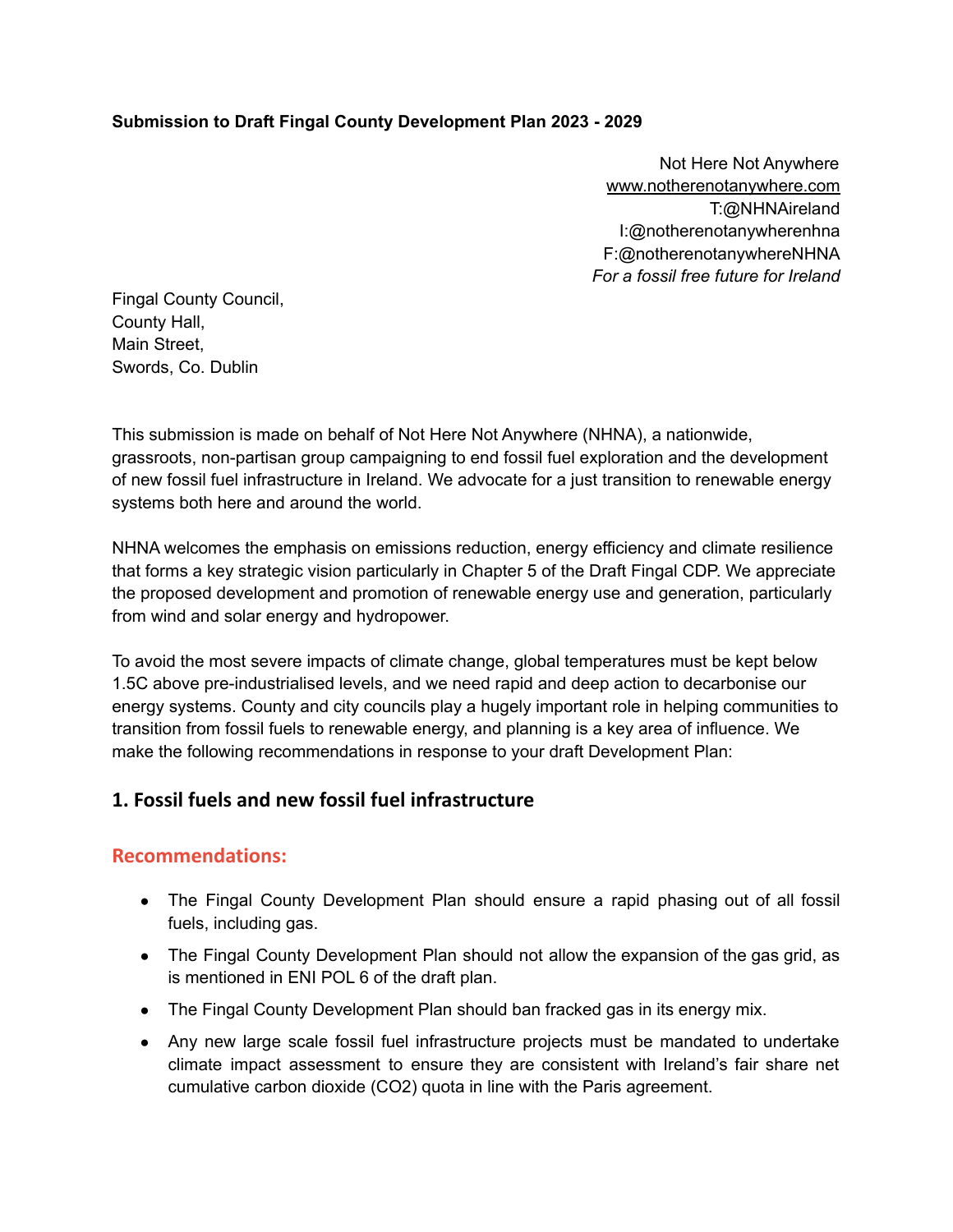#### **Impacts of Fossil Gas Projects**

If we are to keep global temperature rise below 1.5°C and avoid catastrophic climate change, fossil gas must be phased out of the energy mix in Europe by 2035  $\{i\}$ , discrediting claims that gas is a "transition fuel" in the transition to a decarbonised economy {ii}{iii}. Research states that we can't develop any new fossil fuel infrastructure from 2019 onwards if we are to have a 64% chance of limiting temperature rise to less than  $1.5^{\circ}$ C {iv}. While NHNA acknowledges the urgent need to transition away from turf and peat (as stated in section 12.6.7 of the draft plan), we urge Fingal County Council to avoid further expanding Ireland's gas grid.

During the fortnight of negotiations at the Conference of Parties (COP26) in Glasgow, November 21, Ireland became a core member of the international **Beyond Oil and Gas [Alliance](https://beyondoilandgasalliance.com/who-we-are/#:~:text=The%20Beyond%20Oil%20and%20Gas%20Alliance%20%28BOGA%29%20is,the%20managed%20phase-out%20of%20oil%20and%20gas%20production.)** [\(BOGA\).](https://beyondoilandgasalliance.com/who-we-are/#:~:text=The%20Beyond%20Oil%20and%20Gas%20Alliance%20%28BOGA%29%20is,the%20managed%20phase-out%20of%20oil%20and%20gas%20production.) This commitment included aligning our oil and gas production with the objectives of the Paris Agreement. In signing on to this international coalition, the government recognised that oil and natural gas demand need to decline by 75% and 55% respectively between 2020 and 2050 to achieve net zero, with nations of the global North pioneering this transition. In this light, we urge Fingal County Council to reject the extension of the gas network into Fingal.

COP26 also saw our government aligning with a global partnership to cut methane emissions by 30% by 2030. Methane is a potent greenhouse gas, with a Global Warming Potential 86 times that of C02 over a 20 year period. Natural gas is frequently portrayed as a 'clean alternative' to coal and oil, as burning it emits less CO2 than oil and coal. However, the significant amount of methane leaked in the production and transport of natural gas inherently contradicts these claims. We cannot justify accompanying the transition to renewable energy with further dependence on fossil gas.

Further, 69% of all gas produced in the US and imported to Europe as Liquefied Natural Gas (LNG) is sourced through hydraulic fracturing, or fracking {v}. New LNG exports will super-charge additional fracking, as 80% of the increased exports will come from new, i.e, fracked, wells {vi}. Recent investigation shows that this is 40% more damaging to the climate than coal {vii}. The lifespan of a project like LNG is at least 30 years which would increase our dependence on dirty fossil fuels and discourage the development of renewable energy projects {viii}.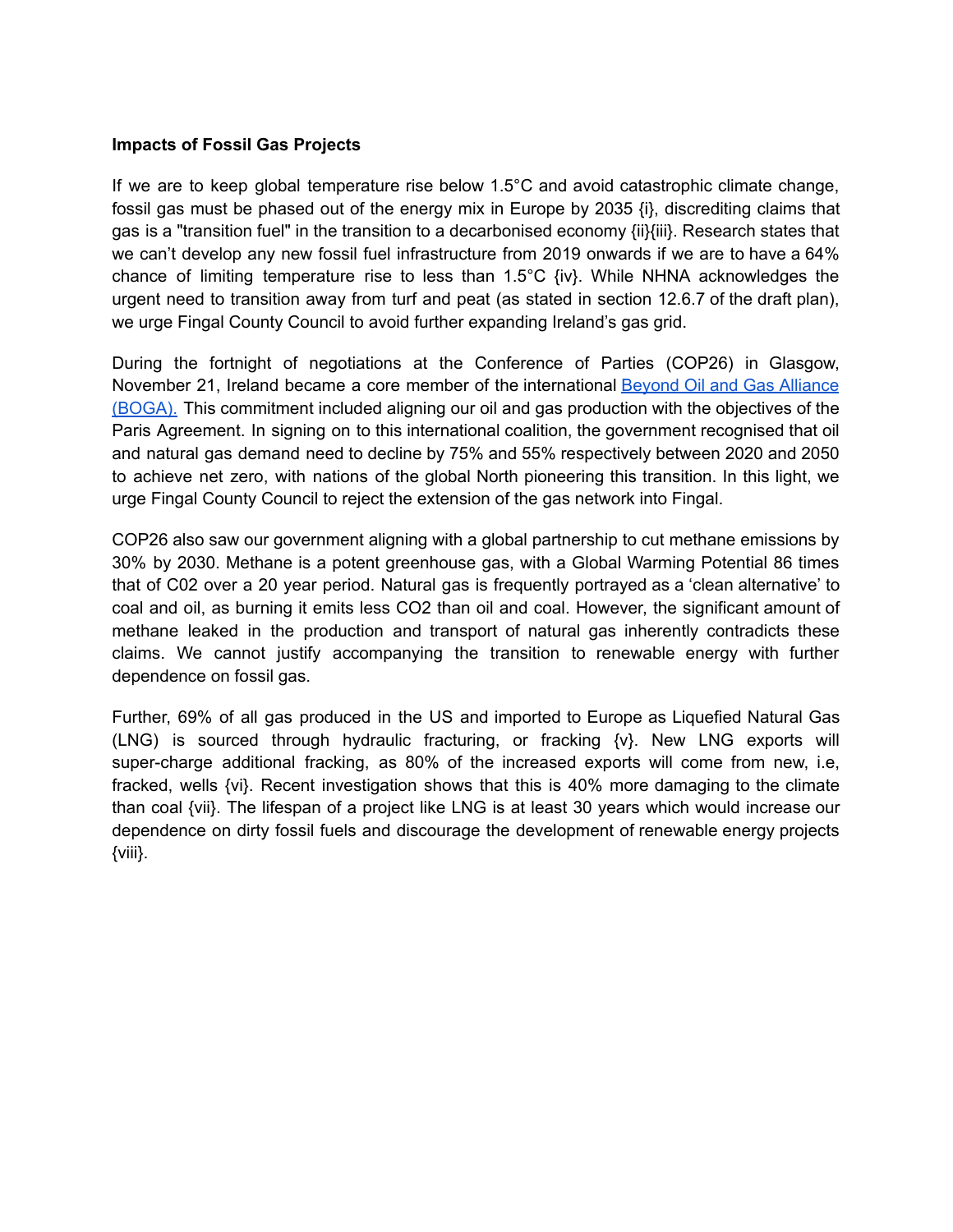# **2. Data Centres**

We have noticed that Fingal has been targeted for the development of data centres near the Huntstown Power Station which we have objected to

([https://www.businesspost.ie/energy/fingal-county-council-gives-go-ahead-to-major-dublin-data](https://www.businesspost.ie/energy/fingal-county-council-gives-go-ahead-to-major-dublin-data-centre-3648a738)[centre-3648a738](https://www.businesspost.ie/energy/fingal-county-council-gives-go-ahead-to-major-dublin-data-centre-3648a738)) . Please see our previous submissions and the rationale below as to why. Due to the substantial energy demand and climate implications of data centres (see below), we strongly recommend that if any data centre is chosen for development, we urge Fingal County Council to incorporate the following recommendations:

### **Recommendations:**

- A national cap on the level of data centre demand that can be accommodated by the grid to 2030, while meeting our renewable energy and climate emissions targets consistent with our obligations under the Paris Agreement, must be set out in national policy.
- Any new data centre in Fingal must be powered entirely by onsite or new off site renewable energy.
- Existing centres should be required to transition rapidly to onsite or new off site renewables.
- Where technically possible, heat generated from a data centre should be utilised for district heating systems.

Eirgrid estimates that data centres could account for up to 27% of Ireland's electricity demand by 2028, and up to 50% of new electricity demand growth {ix}. The Irish Academy of Engineering predicts that data centre development will add at least 1.5 million tonnes to Ireland's carbon emissions by 2030, a 13% increase on current electricity sector emissions, and will require an investment in energy generation and storage of  $\epsilon$ 9 billion by 2027 {x}.

For example, if Amazon's eight centre project in Mulhuddart, Dublin 15, is realised, by 2026 it would use c. 4.4% per cent of the State's entire energy capacity, the equivalent of Galway city, but employ only 30 people post-construction, largely in facility maintenance {xi}. The Apple data centre proposed for Athenry, Co. Galway, would have ultimately used "over 8% of the national capacity…,more than the daily entire usage of Dublin, and "would require 144 large diesel generators as back-up" {xii}.

The government has acknowledged that "data centres pose considerable challenges to the future planning and operation of Ireland's power system" {xviii}. These challenges include higher electricity costs for consumers {xiv}. The Danish Council on Climate Change recommended in April 2019 that the Danish government legally binds data centre owners and developers to contribute to the infrastructure required to supply the centres with renewable energy, such as wind and solar farms {xv}.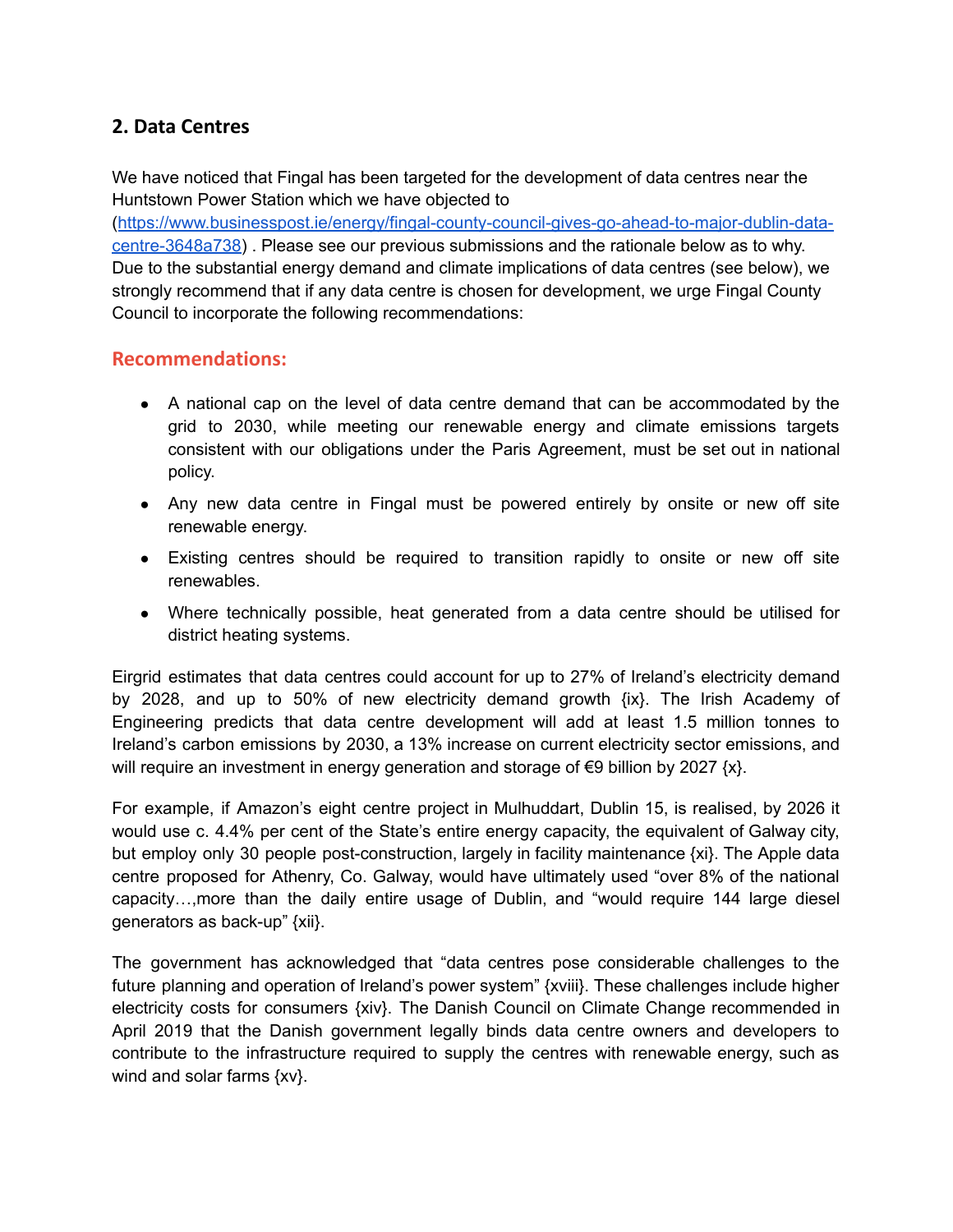Currently, many companies claim to operate data centres powered by 100% renewable energy. However, the energy is largely sourced indirectly through Renewable Energy Certificates or Purchase Power Agreements {xvi}, which means that the energy is sourced from the grid, which in Ireland is 69% fossil fuel-powered {xvii}. If we continue to allow companies to virtually purchase clean energy where it is cheapest to create, while actually using and increasing demand for dirty energy in Ireland, we allow them to profit while our real emissions continue to rise. It is crucial therefore that data centres are powered directly by onsite renewable energy generation such as rooftop solar farms or genuinely new offsite generation such as offshore wind or solar farms. Data Centres also generate large quantities of waste heat which could be utilised in district heating systems {xviii}.

To meet the greenhouse gas emissions targets set out in the Paris Agreement, and in the recently published Climate Action and Low Carbon Development Bill, it is paramount to examine the impact that energy supply of data centres will have on net emissions. Furthermore, it is crucial that every City and county council takes into consideration the cumulative impact of data centres' energy demand on a nationwide basis, as opposed to examining impact solely on a case-by-case basis.

# **3. Public Participation and People-led Policy**

We welcome that climate action is recognised as key to so many regional strategic outcomes, particularly the support of a transition to low carbon and clean energy in Ireland. To optimise these positive strategic outcomes we make the following recommendations:

- Outside the development of this plan, the council should lead annual local climate dialogues which serve to inform communities about the ongoing transition to a low carbon society and seek their opinions, ideas and consent.
- The Climate Action and Environment office, or equivalent, within the council must be adequately resourced, publicised and staffed. These offices should work closely with local communities to improve education and access to information around environmental issues, proactively engage in consultations and participatory processes which allow local people to have a say in the energy transition in their area.
- Wherever practically possible, participatory processes should be designed in a participatory way, with input from representatives of all groups who are expected to take part.
- Special outreach efforts must be made to include disadvantaged or marginalised groups in participatory processes. Those running participatory processes should keep a detailed record of the participation of marginalised groups and of best practices that serve to increase this participation.
- Support and establish community energy projects throughout the lifetime of the county development plan.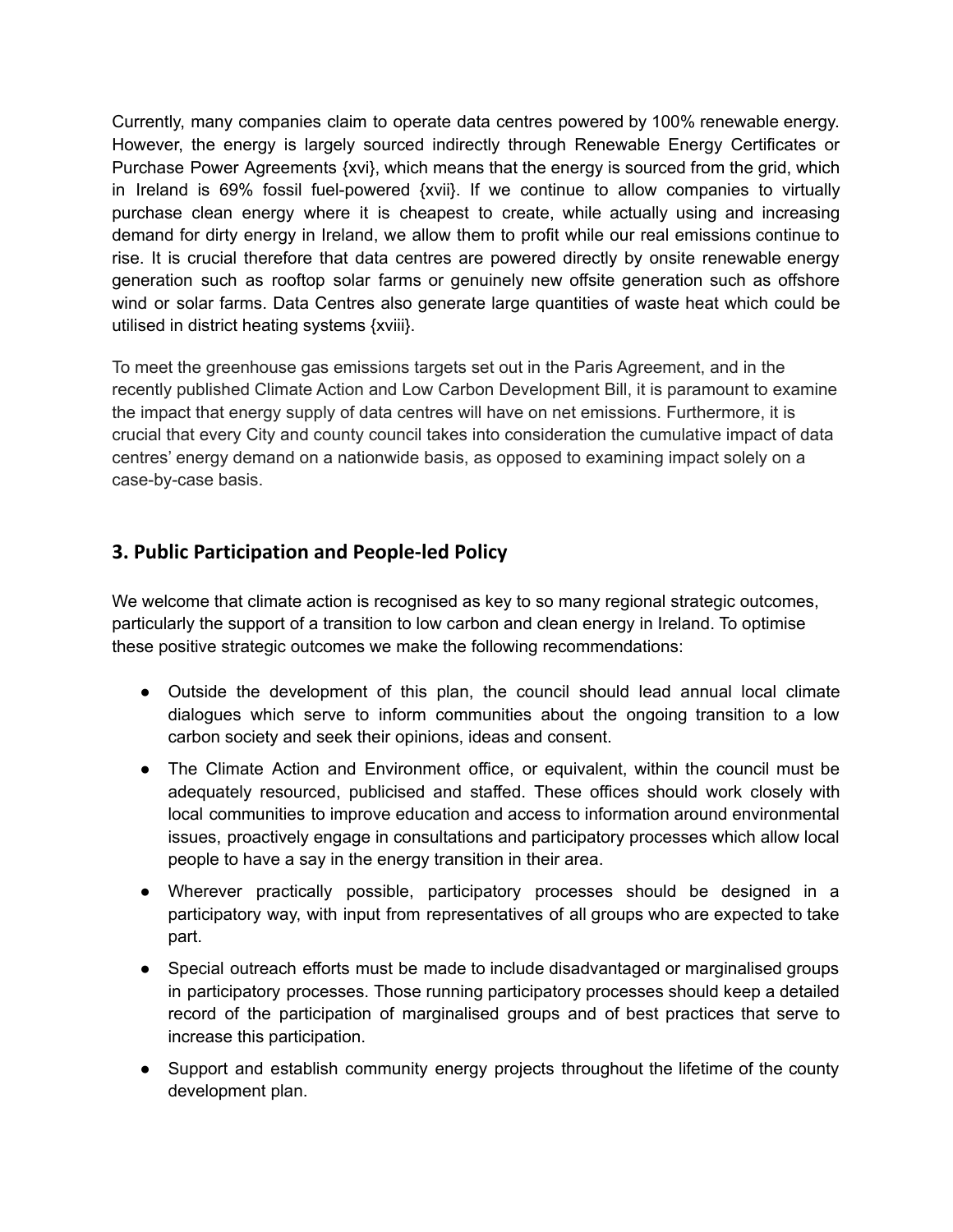Throughout the lifetime of this county development plan, Ireland's transition to a low carbon society is entering its most crucial decade. It's vital that it should be centred around providing people and communities with clean, affordable and reliable energy. The best way to do so is to ensure citizen participation at all levels and stages of the energy transition.

There are many different ways in which people can participate in governance, ranging from informing to consultation to partnership to citizen control, whereby community members control the process {xiv}. While all of these methods of participation are useful and valid at different stages of policymaking, different forms of participation should be incorporated into major decisions (such as energy infrastructure projects) to create a thoroughly participative process; for example, informing and consulting at the stage of technical impact assessments. Ideally, there should be citizen participation in the design of the participatory process itself, for example through focus groups or workshops which feed directly into sub-national and national policymaking.

Community participation and ownership has proved important for public acceptance of the energy transition in countries where the transition is more advanced than in Ireland. For example, in Germany, 70% of the tax paid by wind turbine operators goes directly to the municipality where the turbines are based. In Denmark, taxes on energy go into funds to subsidise local initiatives for environmental improvement and community generation. Denmark also requires that local communities have a 20% share in onshore or near-shore wind turbines. Ownership measures like this are shown to increase community acceptance of energy transition infrastructure, and can take the form of individual shares in an energy project, community ownership of part of the infrastructure, or joint ventures between communities and developers {xv}. There are many renewable energy projects that, with the support of the Council, can be developed. Numerous renewable energy exemplar projects exist around Europe, such as the Edinburgh Community Solar Co-operative, which empowers the public to be part of the transition to a low carbon society {xvi}.

### **References**

Anderson, K and Broderick, J. (2017). "Natural Gas and Climate Change". Manchester:Tyndall Manchester. {i}

Hmiel, B., Petrenko, V.V., Dyonisius, M.N., Buizert, C., Smith, A.M., Place, P.F., Harth, C., Beaudette, R., Hua, Q., Yang, B. and Vimont, I., (2020). Preindustrial 14 CH 4 indicates greater anthropogenic fossil CH 4 emissions. *Nature*, *578*(7795), pp.409-412. {ii}

Borunda, A. (2021). *Natural gas is a much 'dirtier' energy source than we thought*. Science. [https://www.nationalgeographic.com/science/2020/02/super-potent-methane-in-atmosphere-oil](https://www.nationalgeographic.com/science/2020/02/super-potent-methane-in-atmosphere-oil-gas-drilling-ice-cores/)[gas-drilling-ice-cores/](https://www.nationalgeographic.com/science/2020/02/super-potent-methane-in-atmosphere-oil-gas-drilling-ice-cores/) {iii}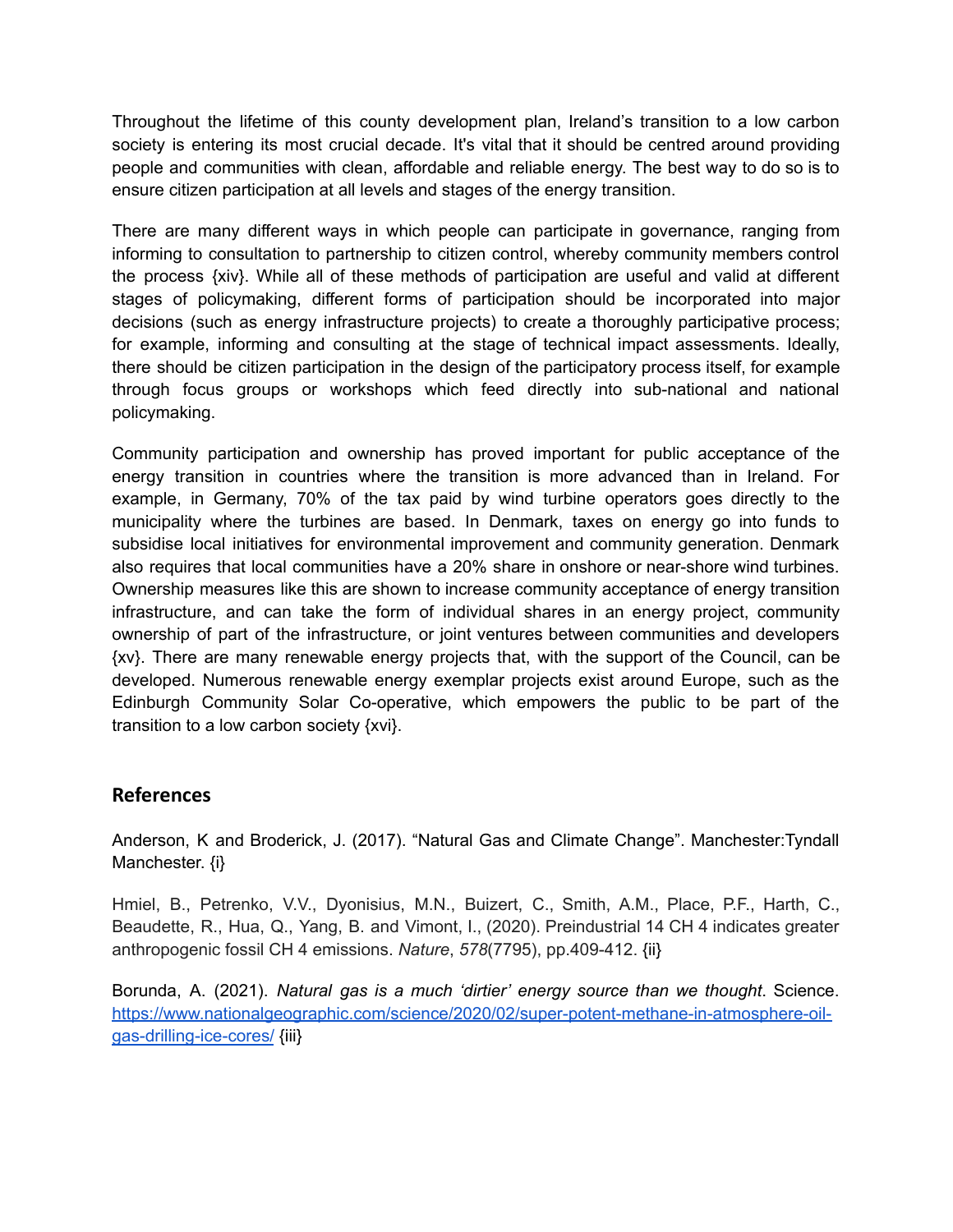Smith, C. J., Forster, P. M., Allen, M., Fuglestvedt, J., Millar, R. J., Rogelj, J., & Zickfeld, K. (2019). Current fossil fuel infrastructure does not yet commit us to 1.5 C warming. *Nature communications*, *10*(1), 1-10. {iv}

U.S. Energy Information Administration. (2020). *Frequently Asked Questions (FAQs) - U.S. Energy Information Administration (EIA)*. Independent Statistics & Analysis – U.S. Energy Information Administration (EIA). <https://www.eia.gov/tools/faqs/faq.php?id=907&t=8> {v}

Food & Water Watch. (2019). *The Fracking Endgame – Locked Into Plastics, Pollution and Climate Chaos*.

[https://www.foodandwaterwatch.org/sites/default/files/rpt\\_1905\\_fracking-2019-web\\_2.pdf](https://www.foodandwaterwatch.org/sites/default/files/rpt_1905_fracking-2019-web_2.pdf) {vi}

Oireachtas. (2019). *Joint Committee on Climate Action debate - Wednesday, 9 Oct 2019*. Houses of the Oireachtas.

[https://www.oireachtas.ie/en/debates/debate/joint\\_committee\\_on\\_climate\\_action/2019-10-09/2/](https://www.oireachtas.ie/en/debates/debate/joint_committee_on_climate_action/2019-10-09/2/) [{vii}](https://www.oireachtas.ie/en/debates/debate/joint_committee_on_climate_action/2019-10-09/2/)

International Institute for Sustainable Development. (2017). *Zombie Energy: Climate benefits of ending subsidies to fossil fuel production*.

[https://www.iisd.org/sites/default/files/publications/zombie-energy-climate-benefits-ending-subsi](https://www.iisd.org/sites/default/files/publications/zombie-energy-climate-benefits-ending-subsidies-fossil-fuel-production.pdf) [dies-fossil-fuel-production.pdf](https://www.iisd.org/sites/default/files/publications/zombie-energy-climate-benefits-ending-subsidies-fossil-fuel-production.pdf) {viii}

Eirgrid. (2020). All Ireland Generation Capacity Statement. Dublin: Eirgrid. Available: [https://www.eirgridgroup.com/site-files/library/EirGrid/All-Island-Generation-Capacity-Statement-](https://www.eirgridgroup.com/site-files/library/EirGrid/All-Island-Generation-Capacity-Statement-2020-2029.pdf)[2020-2029.pdf](https://www.eirgridgroup.com/site-files/library/EirGrid/All-Island-Generation-Capacity-Statement-2020-2029.pdf) (Accessed 2021, May 16) [{ix}](https://www.oireachtas.ie/en/debates/debate/joint_committee_on_climate_action/2019-10-09/2/)

Irish Academy of Engineering. (2019). Electricity Sector Investment for Data Centres in Ireland. Available: <http://iae.ie/wp-content/uploads/2019/08/Data-Centres-July-2019.pdf> (Accessed 2019, September 22) {x}

Lillington, K. (2018). Net Results: Data centres need to power down their energy requirements. Available:

[https://www.irishtimes.com/business/technology/net-results-data-centres-need-to-power-down-t](https://www.irishtimes.com/business/technology/net-results-data-centres-need-to-power-down-theirenergy-requirements-1.3561745) [heirenergy-requirements-1.3561745](https://www.irishtimes.com/business/technology/net-results-data-centres-need-to-power-down-theirenergy-requirements-1.3561745) (Accessed 2019, September 22) {xi}

Climate Home News. (2017). 'Tsunami of data' could consume one fifth of global electricity by 2025. Available:

[https://www.theguardian.com/environment/2017/dec/11/tsunami-of-data-could-consume-fifthglob](https://www.theguardian.com/environment/2017/dec/11/tsunami-of-data-could-consume-fifthglobal-electricity-by-2025) [al-electricity-by-2025](https://www.theguardian.com/environment/2017/dec/11/tsunami-of-data-could-consume-fifthglobal-electricity-by-2025) (Accessed 2019, September 22) {xii}

Department of Business, Enterprise and Innovation. (2018). Government Statement on the Role of Data Centres in Ireland's Enterprise Strategy. Available: [https://enterprise.gov.ie/en/Publications/Publication-files/Government-Statement-Data-Centres-](https://enterprise.gov.ie/en/Publications/Publication-files/Government-Statement-Data-Centres-Enterprise-Strategy.pdf)[Enterprise-Strategy.pdf](https://enterprise.gov.ie/en/Publications/Publication-files/Government-Statement-Data-Centres-Enterprise-Strategy.pdf) (Accessed 2019, September 22) {xiii}